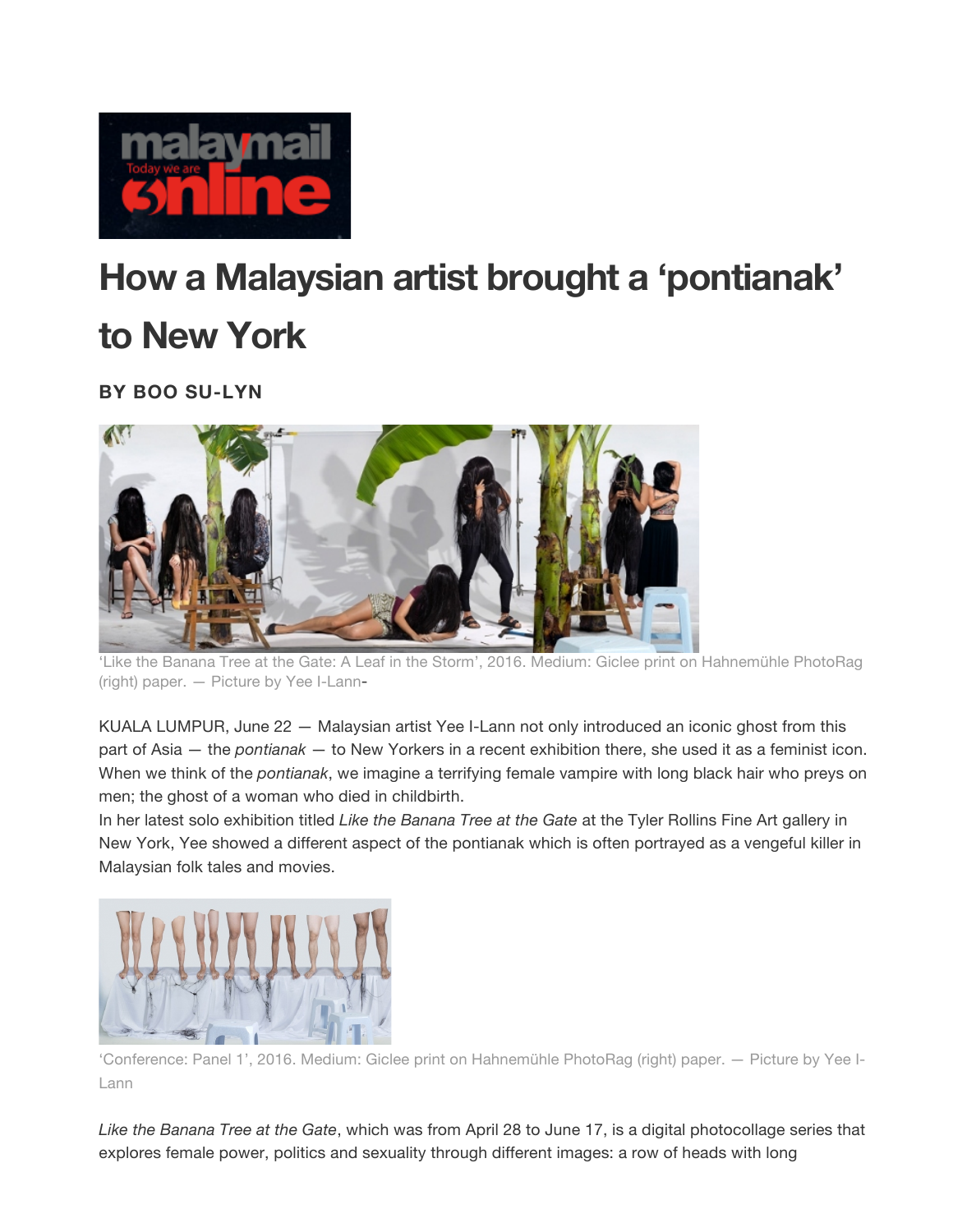dishevelled hair; shots of the legs of women and men of different ethnicities from Sabah standing on a table strewn with strands of hair; photographs of women sitting, standing and lying down with their faces covered by long black hair; and snapshots of banana trees, a plant where the *pontianak* is said to reside, around Kuala Lumpur and Sabah.

The exhibition also included a 13-minute three-channel video (where three videos run simultaneously) of mostly Malaysian women, with their faces covered by long wigs, chatting with each other about topics ranging from their cats to their children, abortion, and sex, besides singing P. Ramlee songs and reciting poetry.

"*Pontianak* can symbolise feminism in the Malaysian context because she does not bow to patriarchy and she has taken control of her own sexuality and regards herself as equal to men, if not more powerful. "*Pontianak* can also represent the irrational fear Malaysian men may have towards ideals of feminism. 'Eeee feminist… *pontianak*!'," Yee told *Malay Mail Online* in an email interview.



'Imagining Pontianak:

'Imagining

I've Got Sunshine on a Cloudy Day', 2016. Medium: Three channel video. — Picture by Yee I-Lann

Yee's latest work, which will also be shown at the "BODY/ PLAY/ POLITICS" exhibition at the Yokohama Museum of Art in Japan in October, appears to critique men's fear of feminine sexual power and the female ability to give life, with the latter often used to control and revere women at the same time. Yee, a 44-year-old born in Kota Kinabalu, said the *pontianak* in Malaysia is known as a sexual predator who attacks men and virgin girls and is considered to be a "failed woman" due to failure in childbirth.



Pontianak: I've Got Sunshine on a Cloudy Day', 2016. Medium: Three channel video. — Picture by Yee I-Lann

"She is sexually knowledgable, but her sexuality is no longer for the express purpose of reproduction nor to please men. She is a monster because she challenges the ideals (set by patriarchy and often promoted by women) of what a woman should be.

"She is a monster because she is independent, she is her own boss and acts according to her own desires. She illuminates men's evil, weaknesses and their fears towards the independent woman and need to control her," said the artist.

Yee, whose grandfather had a banana plantation in Sabah, said she grew up hearing about how the *pontianak* lives in banana trees.

"'Don't do that, don't be a pontianak. Bring the washing in, it's getting dark, pontianak will come and sniff your underwear. Go brush your hair, you look like pontianak.' I think we all grow up with tales of*pontianak* often used in a moralistic way," she said.